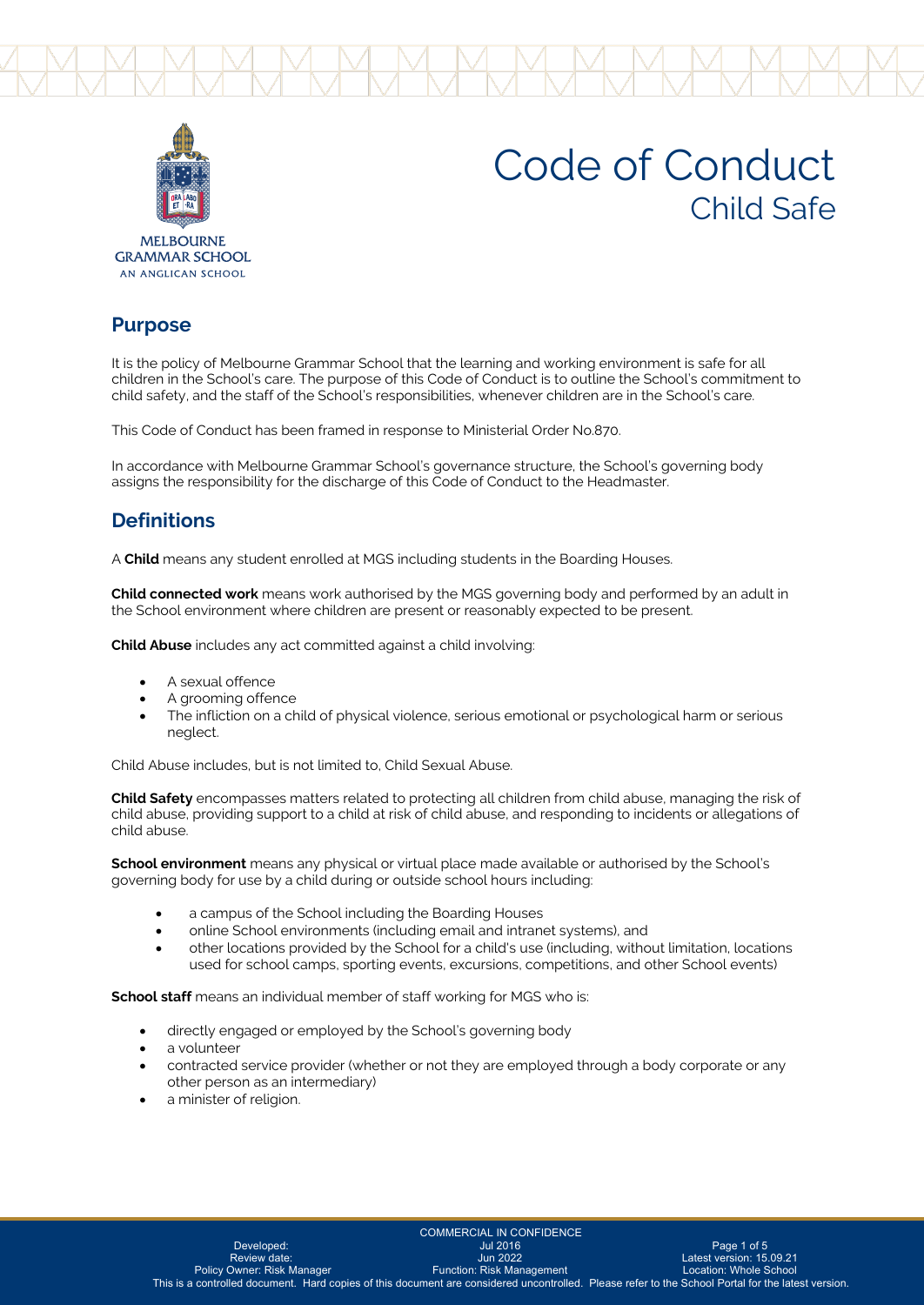



# Code of Conduct Child Safe

**MEI BOLIRNE GRAMMAR SCHOOL** AN ANGLICAN SCHOOL

#### **Principles for staff underpinning Child Safety Code of Conduct and child connected work**

The following principles will guide staff behaviour when undertaking work connected with children:

- the staff/student relationship should be professional at all times regardless of context, such as excursions, camps, trips, music and drama rehearsals
- the response to a child's behaviour or circumstance should be commensurate with the child's age and vulnerability and the adult's responsibility for the care, safety and welfare of the child
- as far as practicable, staff should not be alone with a child unless there is line of sight to other adults
- staff should not initiate or seek physical contact
- staff should not initiate or seek social contact with children outside school, unless there is a valid professional or personal context, such as a relationship with their own child.

## **Child Safe Code of Conduct**

All staff are responsible for supporting the safety of children by:

- adhering to the School's Child Safe Policy and upholding the School's statement of commitment to child safety at all times
- taking all reasonable steps to protect children from abuse
- listening and responding to the views and concerns of children, particularly if they are telling you that they or another child has been abused or that they are worried about their safety/the safety of another child
- promoting the cultural safety and participation of Indigenous children (for example, by never questioning an Indigenous child's self-identification)
- promoting the cultural safety and participation of children with culturally and/or linguistically diverse backgrounds
- promoting the safety and participation of children with a disability (for example, through a willingness to show flexibility to allow the fullest participation in the life of the school)
- adhere at all times to the School's Social Media Policy
- ensuring, as far as practicable, that they are not alone with a child
- reporting any allegations of child abuse, including concerns regarding to the School's leadership
- understanding and complying with all reporting obligations as they relate to mandatory reporting and reporting under the Crimes Act 1958
- reporting any child safety concerns, including concerns regarding the suitability of existing staff for child related work, to the school's leadership
- if an allegation of child abuse is made, ensuring as quickly as possible that the child(ren) are safe
- reporting to the Victorian Institute of Teaching any charges, committals for trial or convictions in relation to a sexual office by a registered teacher, or certain allegations or concerns about a registered teacher.

Staff at the School hold a unique position of influence and trust that must not be violated or compromised. They exercise their responsibilities in ways that recognise that there are limits or boundaries to their relationships with children. The following examples outline some of those limits.

A professional relationship will be violated if a member of staff:

- has a sexual relationship with a child
- uses sexual innuendo or inappropriate language and/or material with children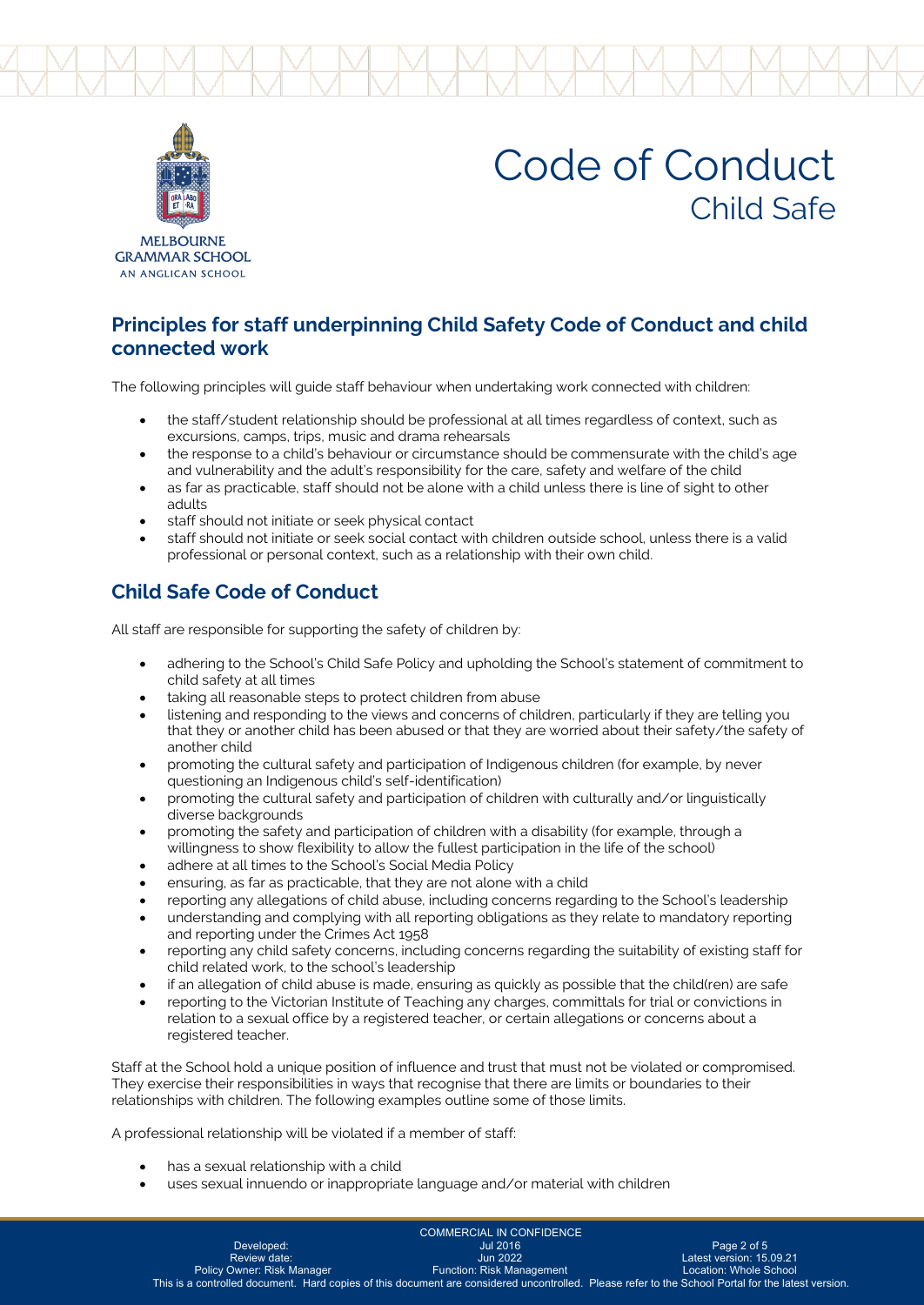



# Code of Conduct Child Safe

**MEI BOLIRNE GRAMMAR SCHOOL** AN ANGLICAN SCHOOL

- touches a child without a valid reason
- holds conversations of a personal nature or has contact with a child via written or electronic means including email, letters, telephone, text messages or chat lines, without a valid professional context
- accept gifts, which could be reasonably perceived as being used to influence them, from children or their parents.

A professional relationship will be compromised if a member of staff:

- attends parties or socialises with children
- invites a child or children back to their home, particularly if no-one else is present.

Staff must not:

- ignore or disregard any suspected or disclosed child abuse
- engage in open discussions of a mature or adult nature in the presence of children (for example, personal social activities)
- use inappropriate language in the presence of children
- express personal views on cultures, race or sexuality in the presence of children
- discriminate against any student, including because of age, gender, race, culture, vulnerability, sexuality, ethnicity or disability
- exchange personal contact details such as mobile or home phone numbers or email addresses, without a valid professional or personal context
- photograph or video a child without the consent of the parent or guardians
- work with children whilst adversely affected under the influence of alcohol or illegal drugs.

## **Examples of Child Abuse Risks**

The following provides examples of where students are potentially at risk of child abuse:

- Physical and emotional abuse from staff, students or the public
- Grooming tactics are used to select students and engage in sexual abuse
- Inappropriate behavior or physical contact during class, sports training, competition, in change rooms, during drama or physical education lessons
- Use of mobile phones in change rooms to take photographs, videos and so on
- Students travelling alone with staff in vehicles (private cars, taxis and so on)
- Staff and students in one-on-one meetings or in detention classes
- Inappropriate online communication between staff and students
- Using blocked off or out of sight areas to meet with students
- Inappropriate accommodation combining staff and students on camps, trips, and tours
- Staff and students being alone in a remote location such as hikes, bike rides, canoeing and so on
- Inappropriate photographs, videos and so on being sent between staff and students.

## **Applicable Legislation**

The legislation relevant to the concepts discussed in this policy includes:

- Children, Youth and Families Act 2005 (Vic)
- Crimes Act 1958 (Vic)
- Working with Children Act 2005
- Education and Training Reform Act 2006 (Vic)
- Crimes Act Amendment (Protection of Children) 2014